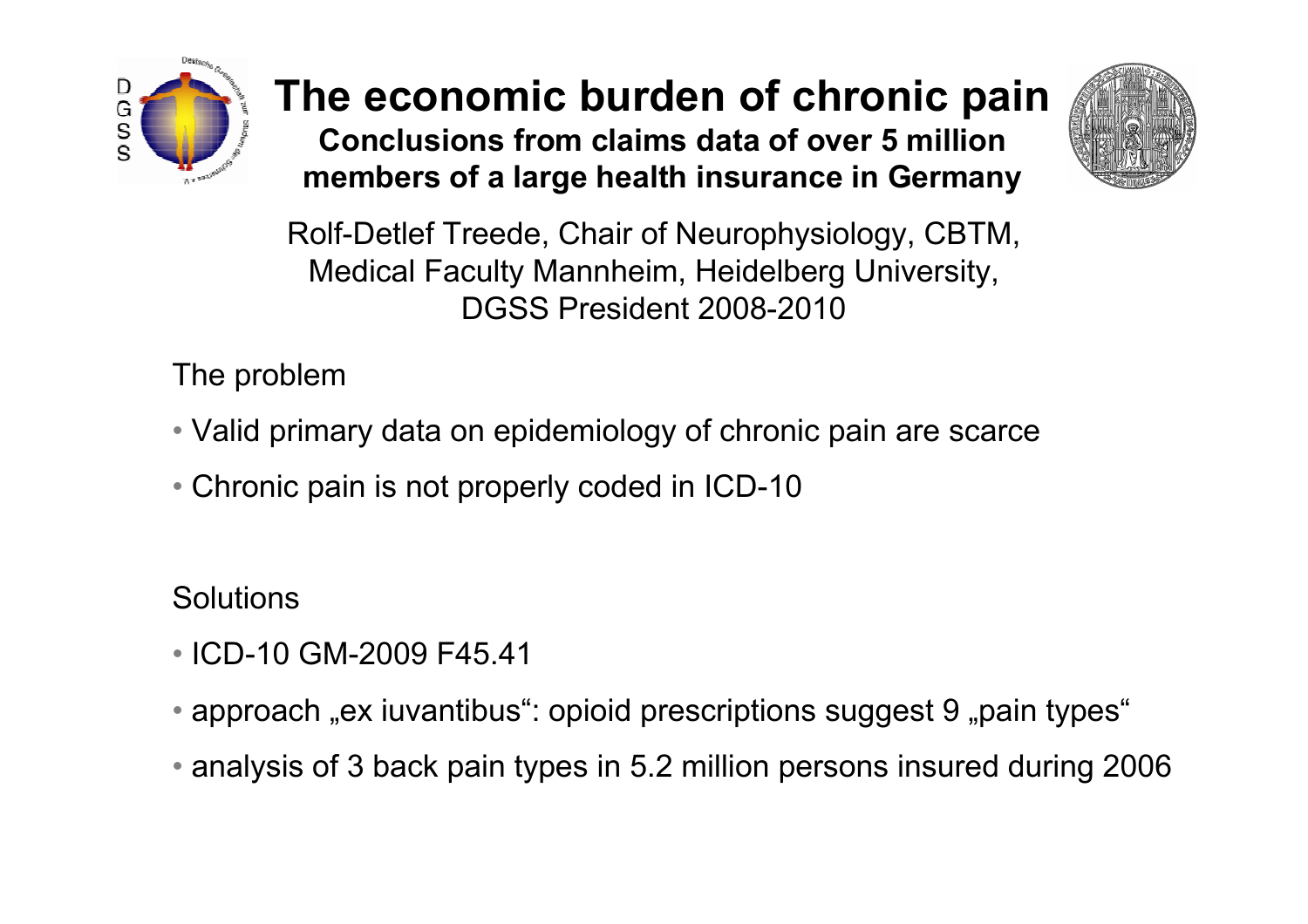

## Valid primary data on epidemiology of chronic pain are scarce

Health technology assessment report "Over-, under- and misuse of pain treatment in Germany " by M. Dietl and D. Korczak

- Despite the relatively high number of studies in Germany the HTA-report<br>shave a reserve leak in health same research shows a massive lack in health care research. •
- Based on the studies a further expansion of out-patient pain and palliative care is recommended.
- Further training for all involved professional groups must be improved.<br>• An independent empirical analysis is necessary to determine over or
- An independent empirical analysis is necessary to determine over or undertreatment in pain care.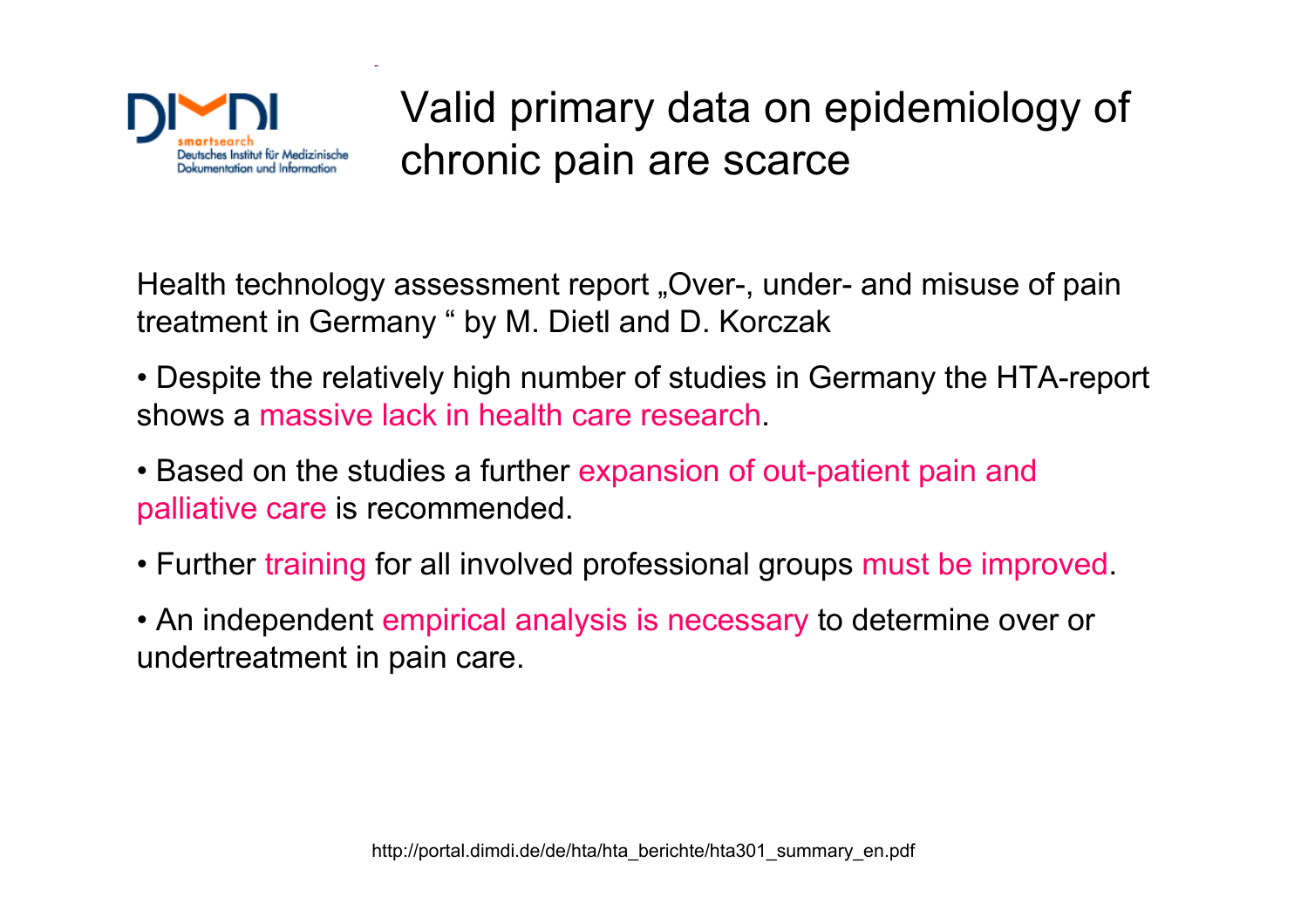## Chronic pain is not properly coded in ICD-10

Pain-related diagnoses are scattered throughout ICD-10 (examples):

- F45.4 Persistent somatoform pain disorder<br>· F65.5 Sedemaseshiem
- F65.5 Sadomasochism
- G50.0 Trigeminal neuralgia
- G54.6 Phantom limb syndrome with pain
- K07.6 Temporomandibular joint disorders
- M54.1 Radiculopathy<br>· M54.3 Saistics
- M54.3 Sciatica
- M79.2 Neuralgia and neuritis, unspecified
- R51 Headache<br>· B53.9 Aauta pair
- R52.0 Acute pain
- R52.1 Chronic intractable pain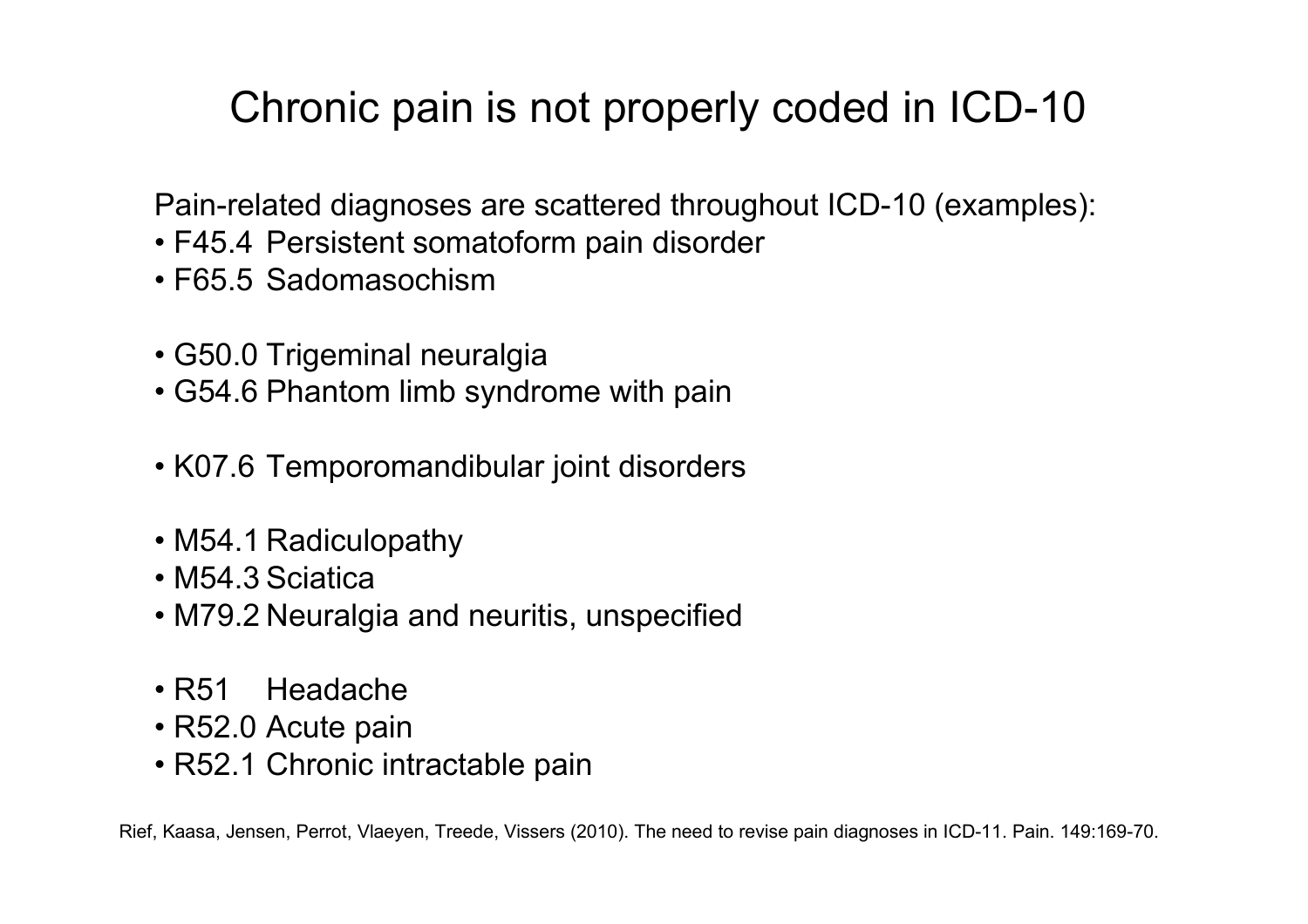

# ICD-10 GM version <sup>2009</sup>

F45.41: Chronic pain disorder with somatic and psychological factors

German criteria for the classification of pain disorder:

- 1. Existence of persistent, intense pain leading to … impairment in … functioning
- 2. Psychological factors …contribute to … the pain condition
- 3. (distinction from somatoform pain disorder)
- 4. Pain symptoms not … in context of depression or schizophrenia

German DRG database for 2009:

F45.41 provides about 1/3 of indications for multimodal pain therapy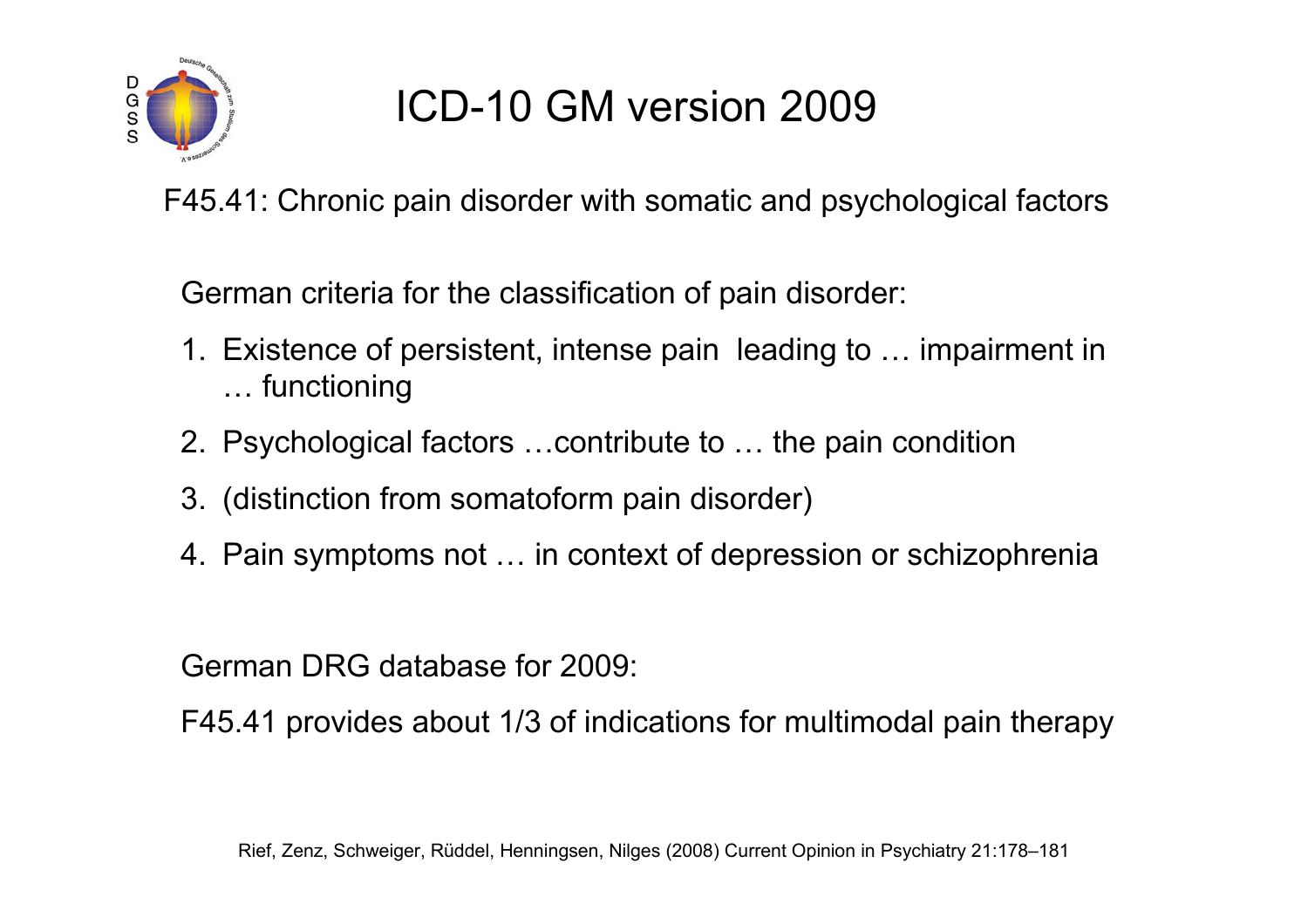## Approach "ex iuvantibus": opioid prescriptions suggest 9 "pain types"



Freytag, Schiffhorst, Thoma, Strick, Gries, Becker, Treede, Müller-Schwefe, Casser, Luley, Höer, Ujeyl, Gothe, Kugler, Glaeske, Häussler (2010) [Identification and grouping of pain patients according to claims data]. Der Schmerz 24: 12-22.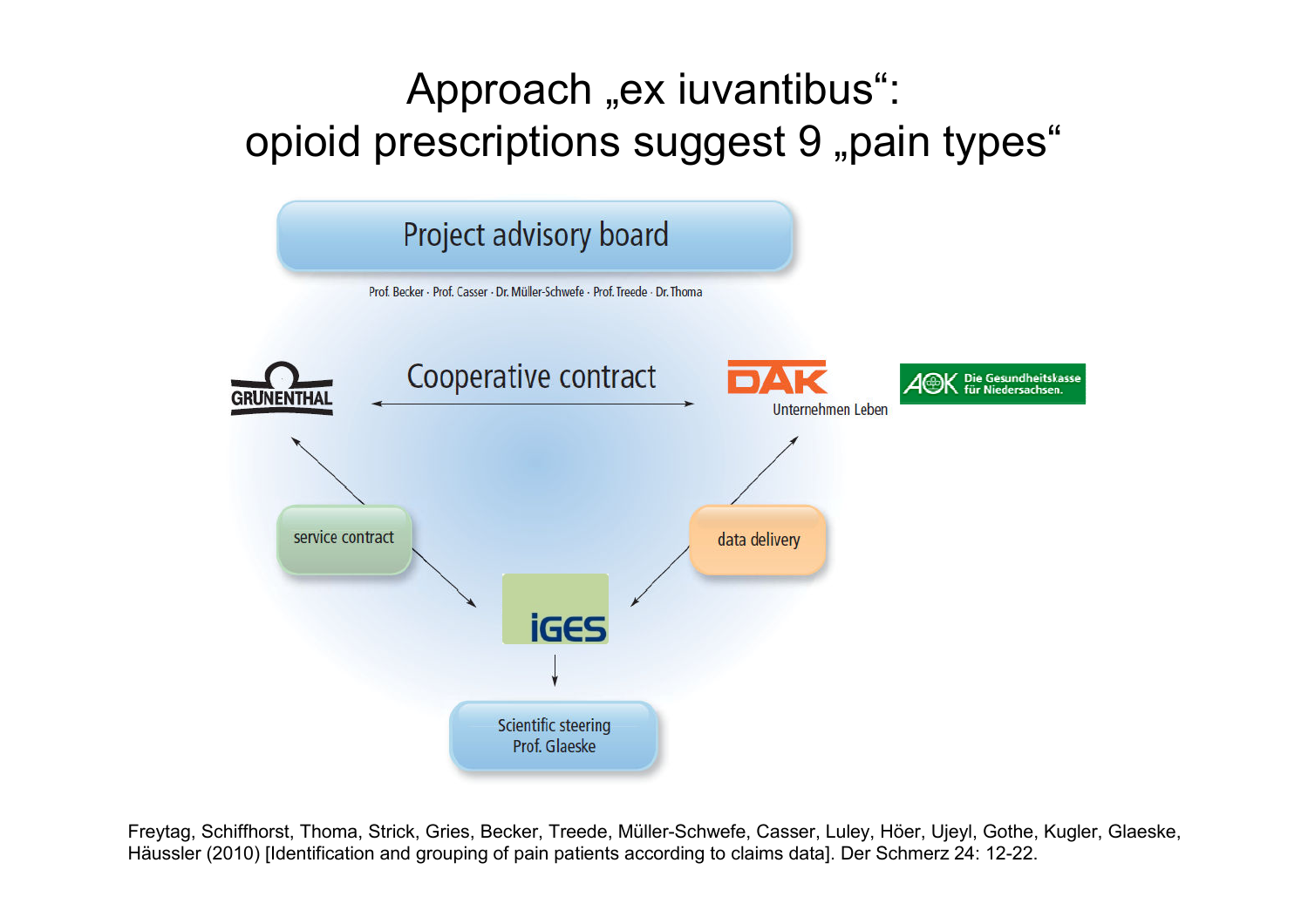#### Two sub-studies

#### PILOT STUDY **MAIN STUDY**

- $\bullet$  $\bullet$  Identification of patients with pain forms the basis for analyses investigating the treatment of chronic pain using DAK's claims data
- **Classification** of patients with pain based on typical combinations of diagnoses

- $\bullet$  Analyzing medical care in patients with chronic pain
- $\bullet$  Profiles of patients, prescriptions, and treatments
- $\bullet$  Predictors of chronic pain, costs of care and disability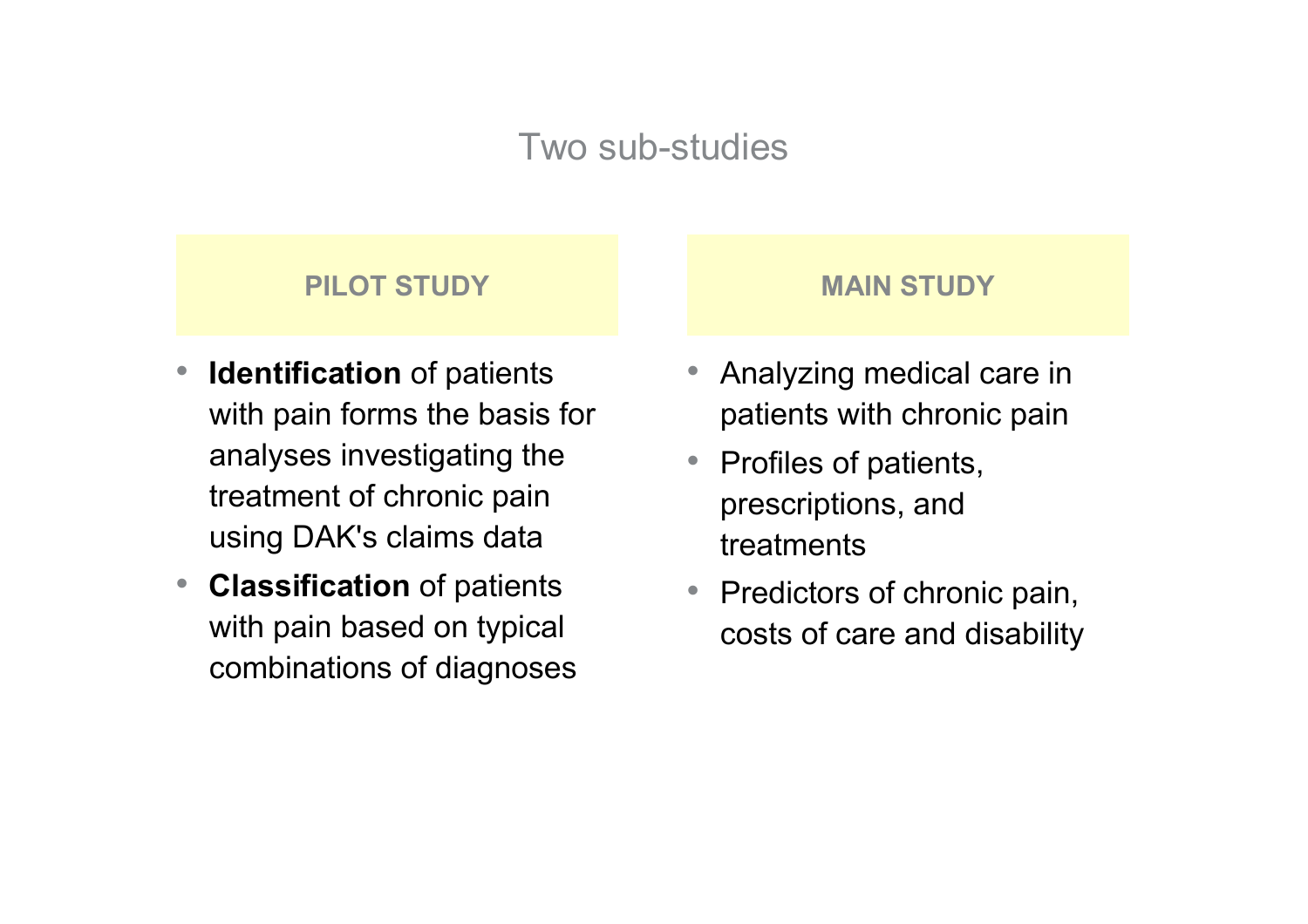In the pilot study, a novel algorithm was developed to identify patients using health insurance claims data

Study group (SG):Patients with ≥ 2 opioid prescriptions

Reference group (RG):Patients without Rx for analgesics

Which diagnoses are significantly more frequent in SG(bivariate analysis)?  $\rightarrow$  661 diagnoses

Consolidation of multimorbidity using a grouper (CCS) 661 diagnoses  $\bm{\rightarrow}$  166 morbidity categories

Cart and Regression Trees:Identification of typical CCS patterns for SG  $\rightarrow$  65 terminal nodes

Aggregation of terminal nodes in iterative discussion rounds with pain management experts  $\bm{\rightarrow}$  9 pain types

DAK population of 5.2 million persons who were continually insured throughout the study period Pilot study: persons with  $\geq 2$  opioid prescriptions: 119,043, persons without analgesics: 109,327<br>Study population of 4.6 million persons with at least ane noin related disanceje Study population of 4.6 million persons with at least one pain-related diagnosis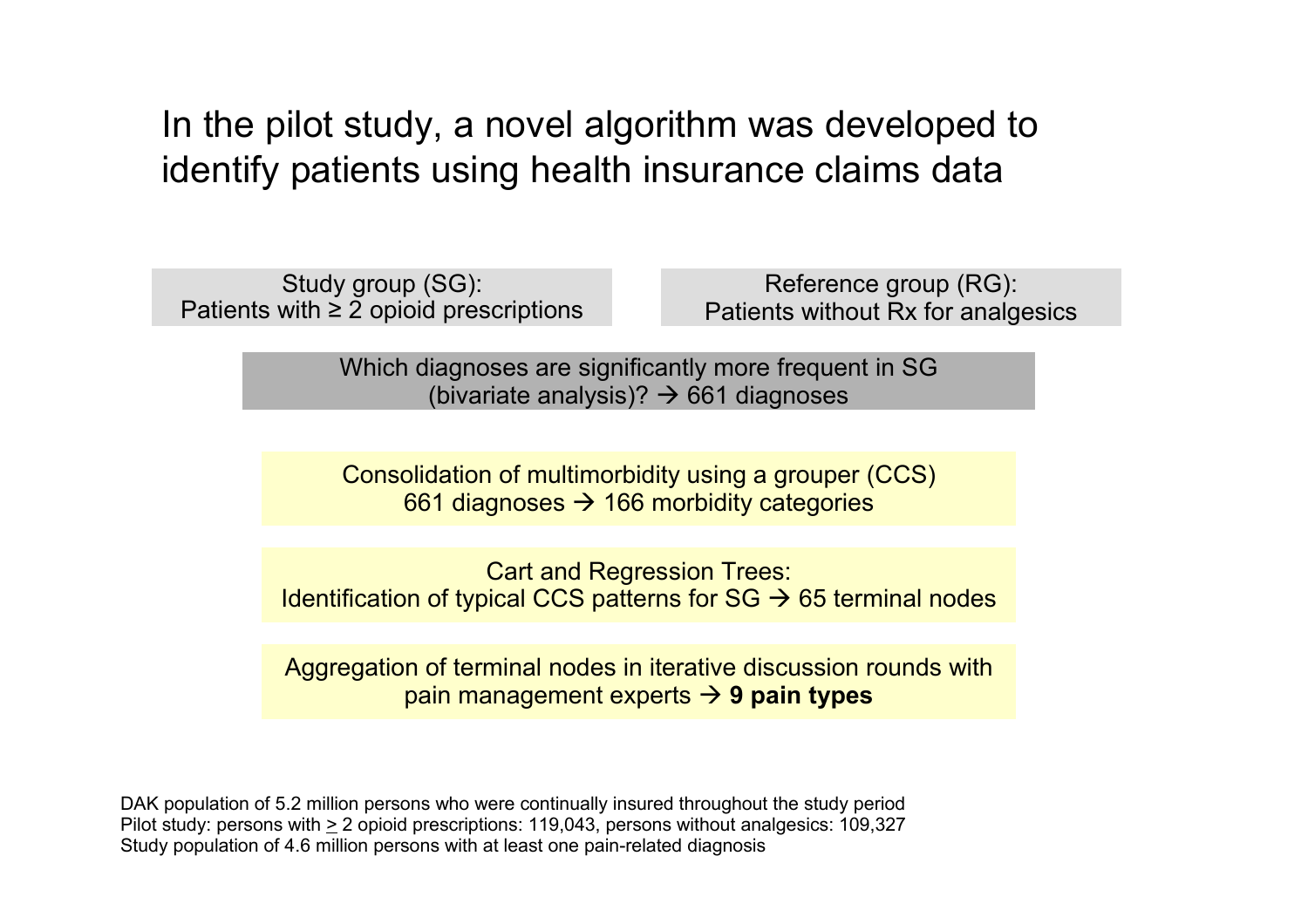# Nine pain types identified through stepwise data aggregation – validation based on medical expertise

| <b>Type</b>    | <b>Description</b>                                  | <b>With</b><br><b>Opioid</b> | <b>No</b><br>analg. | ratio | <b>DAK</b><br>total |
|----------------|-----------------------------------------------------|------------------------------|---------------------|-------|---------------------|
| 1              | Insurants with cancer diagnosis                     | 0.6%                         | 0.3%                | 2.0   | 7,7%                |
| 2 <sup>1</sup> | (Other) specific back pain (incl. osteoporosis)     | 13.1%                        | 2.6%                | 5.0   | 5,2%                |
| $3\phantom{a}$ | Pain in spinal disc disorders                       | 18.0%                        | 4.2%                | 4.3   | 6,1%                |
| $\overline{4}$ | Arthrosis-related pain (incl. rheumatoid arthritis) | 26.3%                        | 14.8%               |       | 1.8 14,2%           |
| 5              | Pain after traumatic fractures                      | 2.4%                         | 0.6%                | 4.0   | 1,6%                |
| 6              | Pain in multimorbid patients (e.g. nursing home)    | 1.3%                         | 0.9%                | 1.4   | 1,3%                |
| $\overline{7}$ | Neuropathic pain                                    | 6.7%                         | 3.0%                | 2.2   | 6,4%                |
| 8              | Headache                                            | 4.2%                         | 3.0%                | 1.4   | 9,6%                |
| 9              | Non-specific back pain                              | 4.5%                         | 3.8%                |       | $1.2 \t32.2\%$      |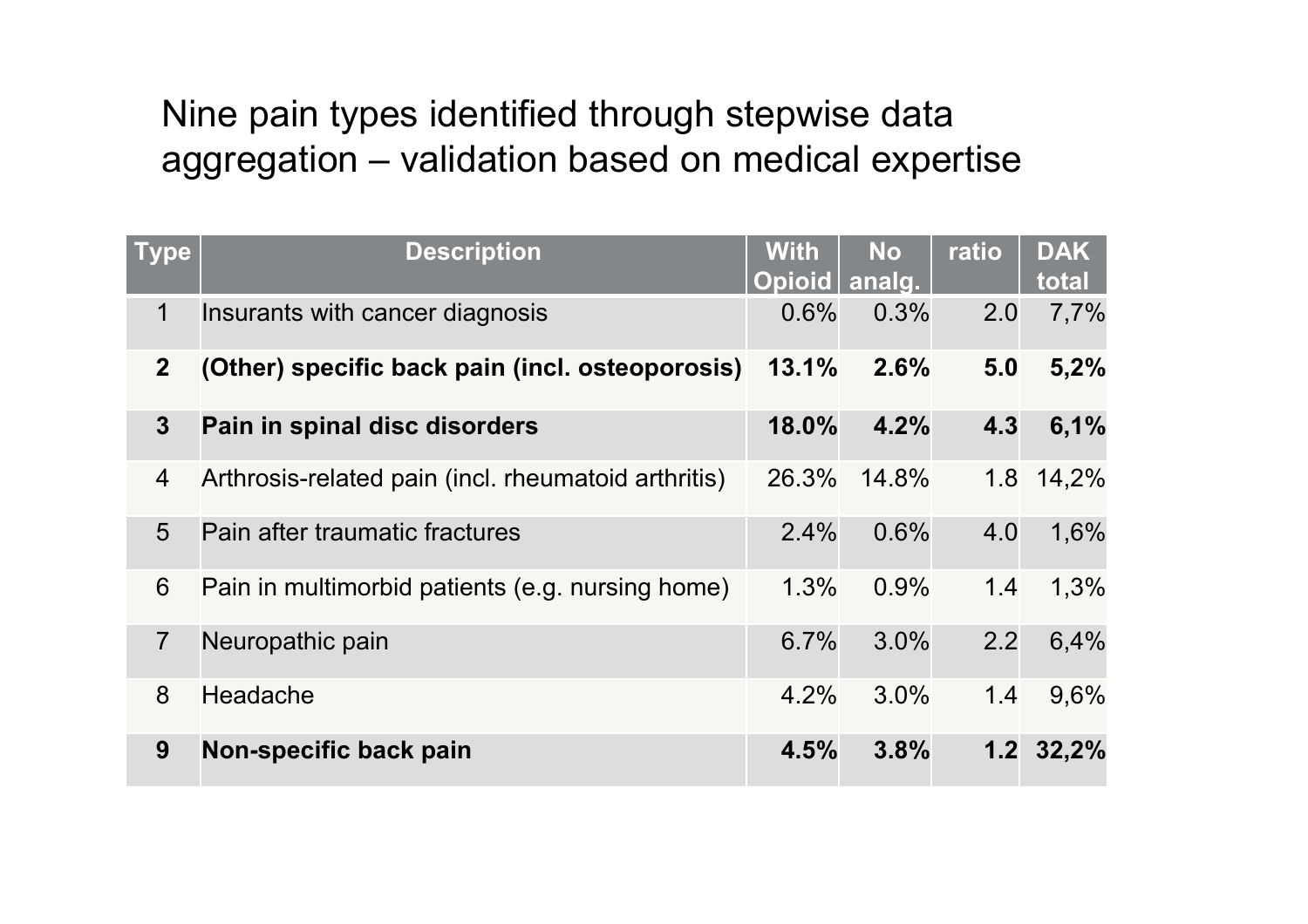## Diagnoses included in pain types 2,3 and 9

- Type 2 (Other specific back pain): n=268,358 (5.2%)
	- Osteoporosis
	- Spondylopathy
- Type 3 (Pain in spinal disorders): n=315,565 (6.1%)
	- Disc prolaps
- Type 9 (Non-specific back pain): n=1,655,731 (32.2%)
	- "Back pain" (M54)

-Should one mostly invest in treating non-specific back pain?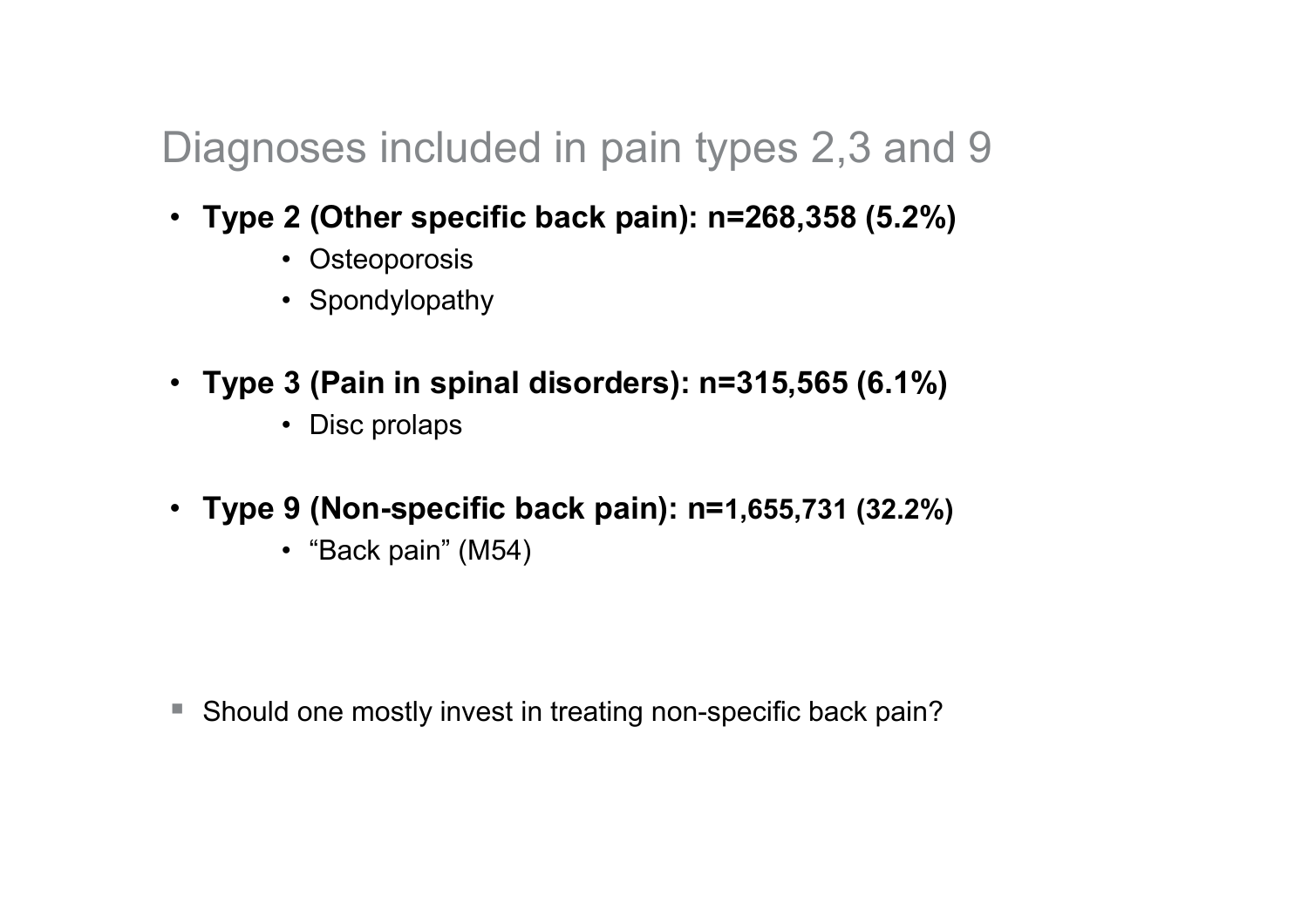### Patients with specific back pain often have comorbidities

#### 10 most common comorbidities (non pain related) of back pain patients

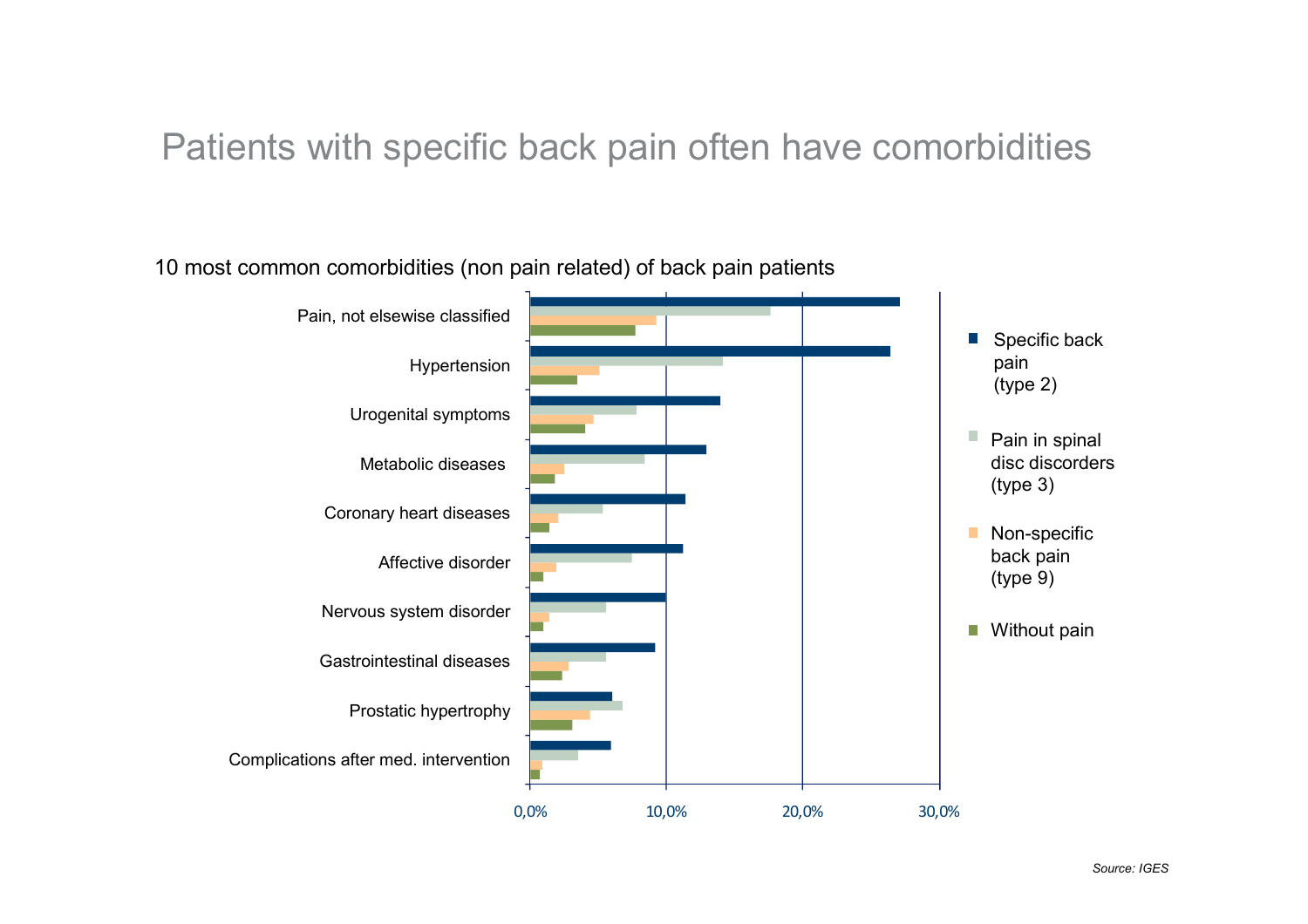Patients with specific back pain exhibit high health care cost



Total cost of medical treatment, mean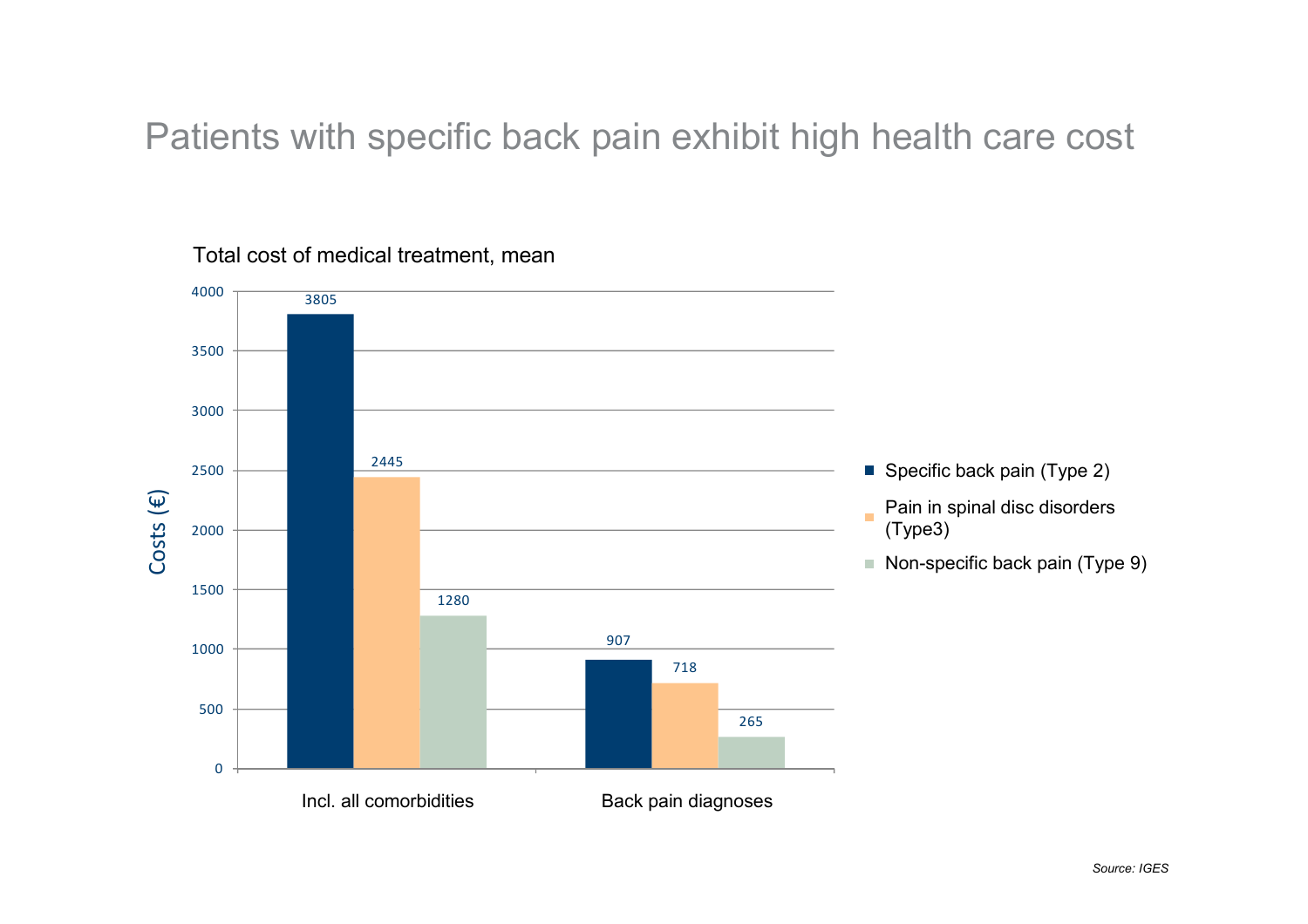#### High absenteeism in specific back pain patients



Work disability days (mean) per employed insurant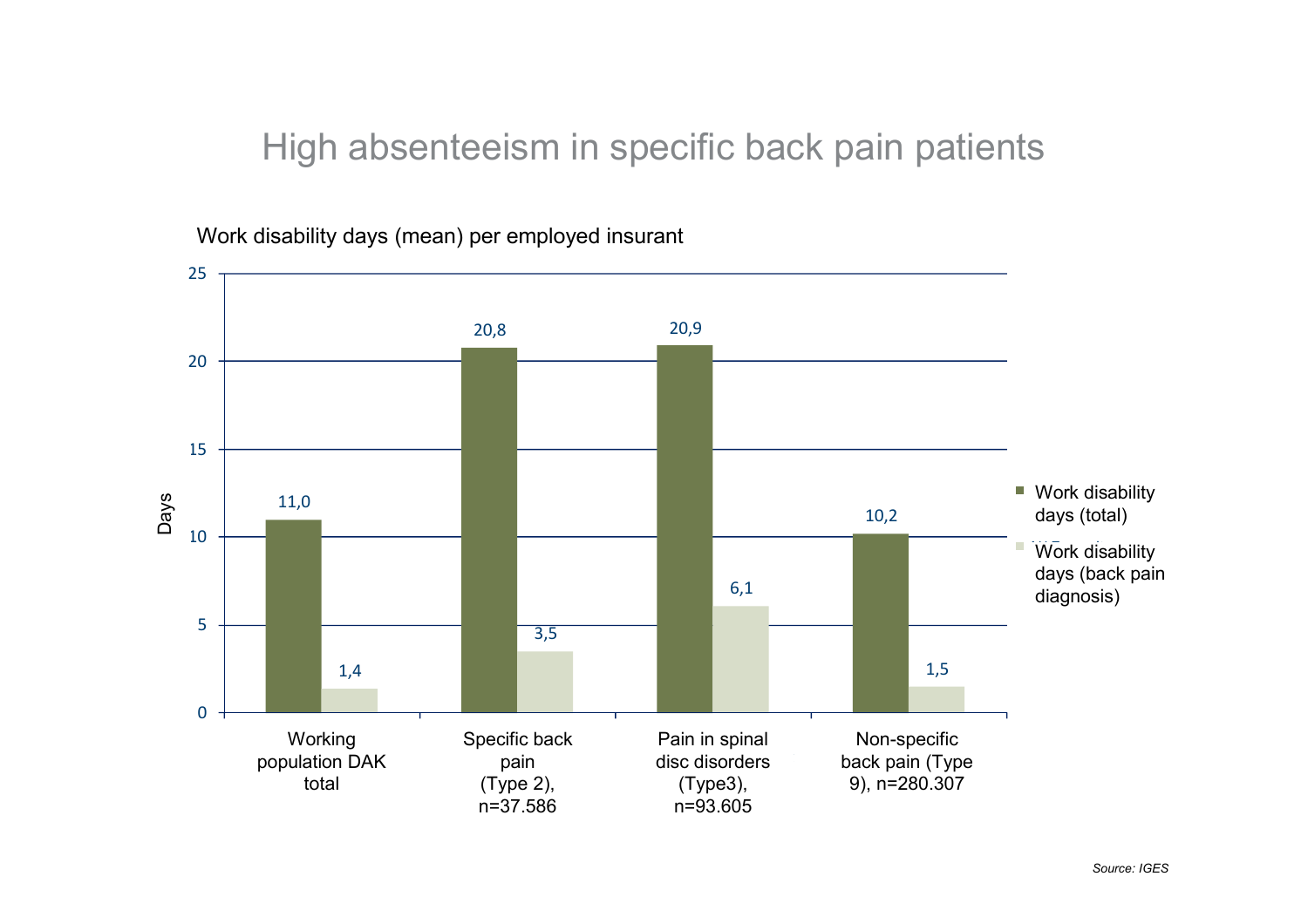## Conclusions 1

- - In the overall group of insured persons, non-specific back pain made up the largest group,
- yet these patients had low comorbidity rates, low health care use, and low observations low absenteeism

-Should one mostly invest in treating specific back pain?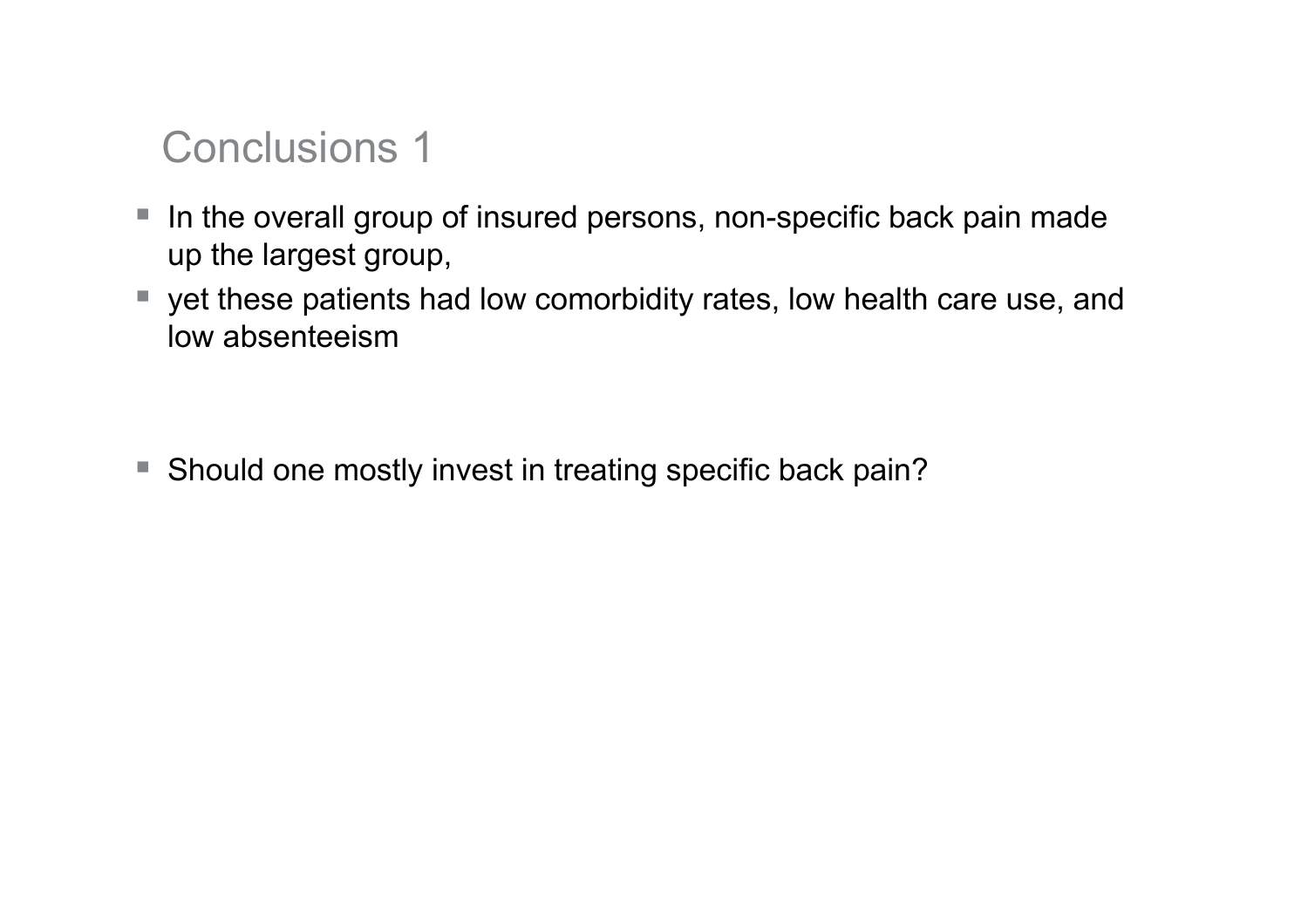Surrogate indicators for chronic pain

- "With indicators for presence of chronic pain": At least 1 case of disability > 6 weeks with a defined back paindiagnosis <u>OR</u> least 2 prescriptions of a strong-acting opioid within<br>489 dave in 2006 180 days in 2006
- "With indicators for incipient chronic pain": Without indicators for chronic pain, but with a psychiatric comorbidity OR at least 3 cases of disability in 2006
- "Without indicators for chronic pain": Remaining group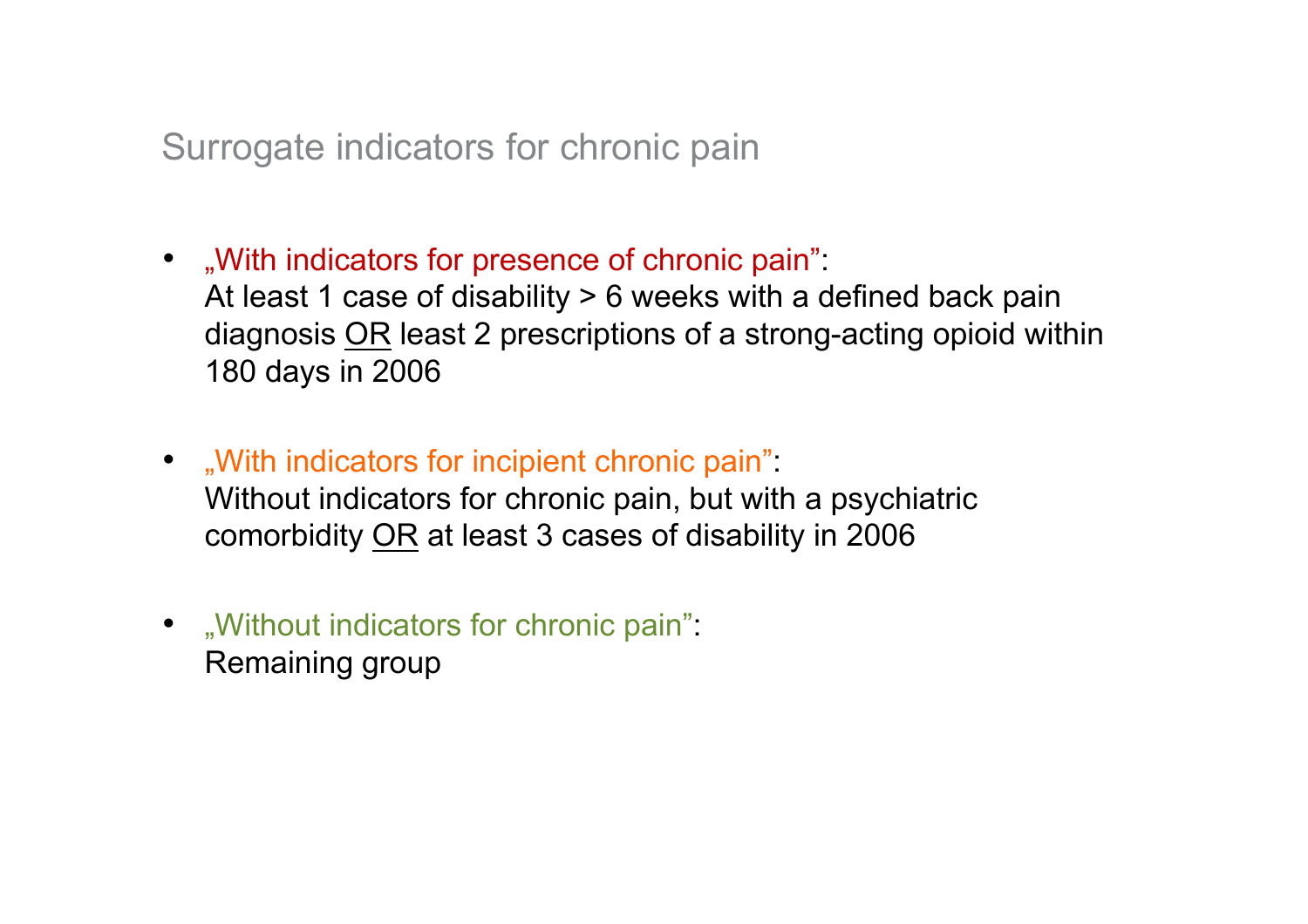## The stronger the indicators for chronic pain the higher the costs

 $\Gamma$  $V^*$  and  $V^*$  and  $V^*$  and  $V^*$  and  $V^*$  and  $V^*$  and  $V^*$ Indicators for chronic pain (%) and back pain related cost (€)

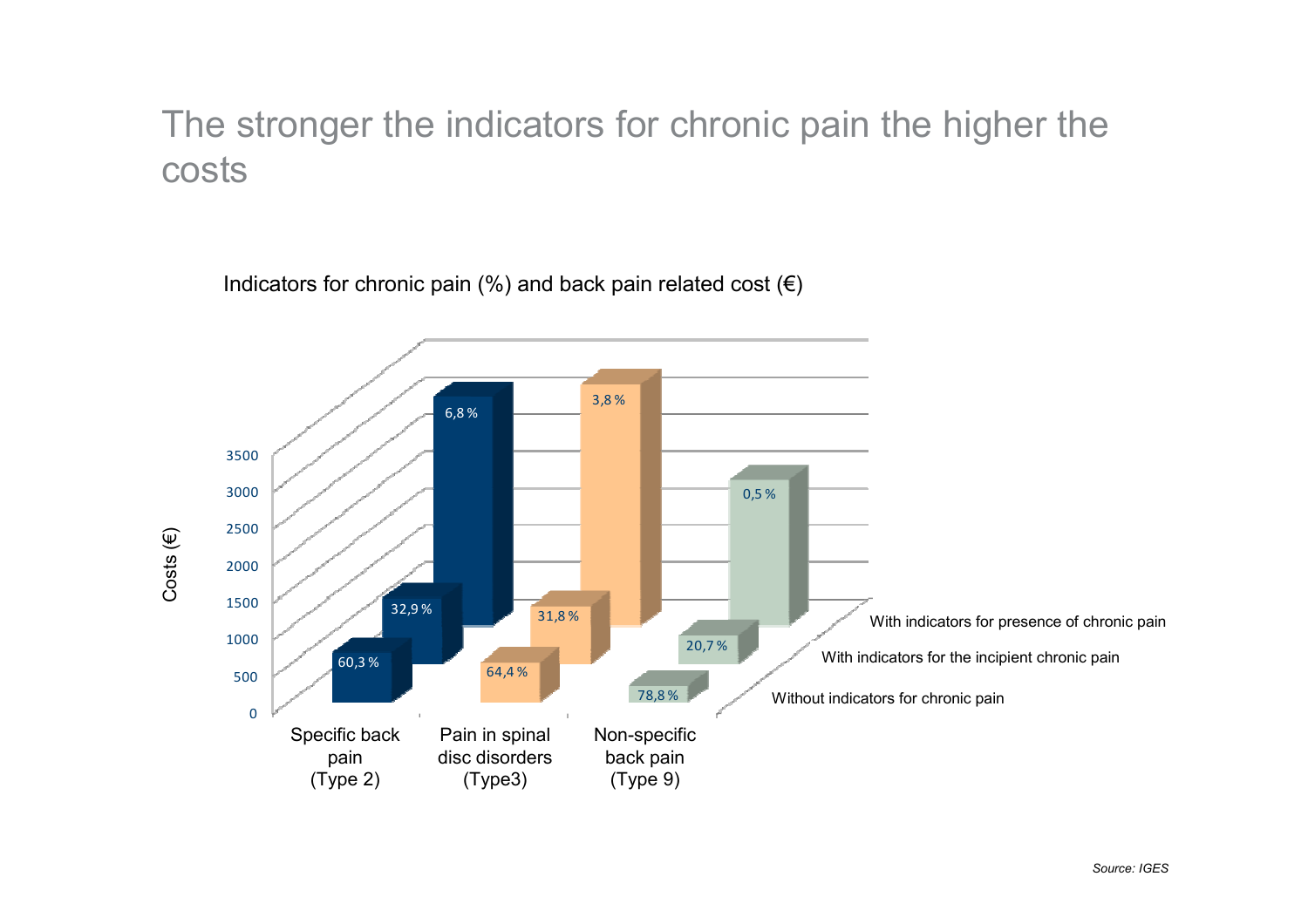## With indicators for chronic pain work disability days increase vastly

Work disability days with back pain diagnosis (mean) per employed insurant

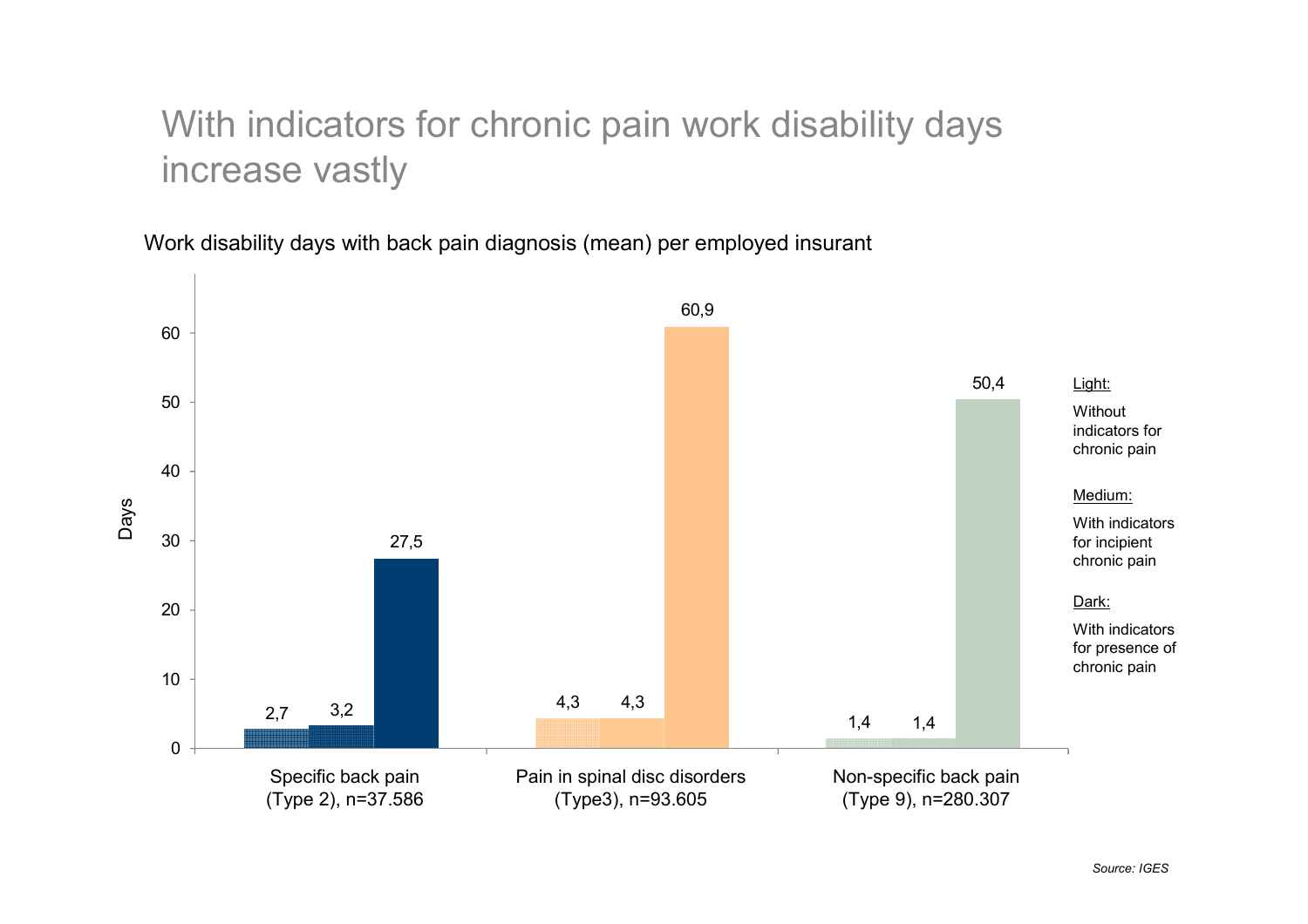## Almost 1/3 of patients have indicators for the development of chronic pain



#### Indicators for incipient chronic pain

 Without indicators for chronic pain, but with psychiatric comorbidity OR at least 3 cases of disability

#### Indicators for presence of chronic pain

 At least 1 case of disability > 6 weeks with a defined back paindiagnosis <u>OR</u> at least 2 prescriptions of strong opioid within180 days